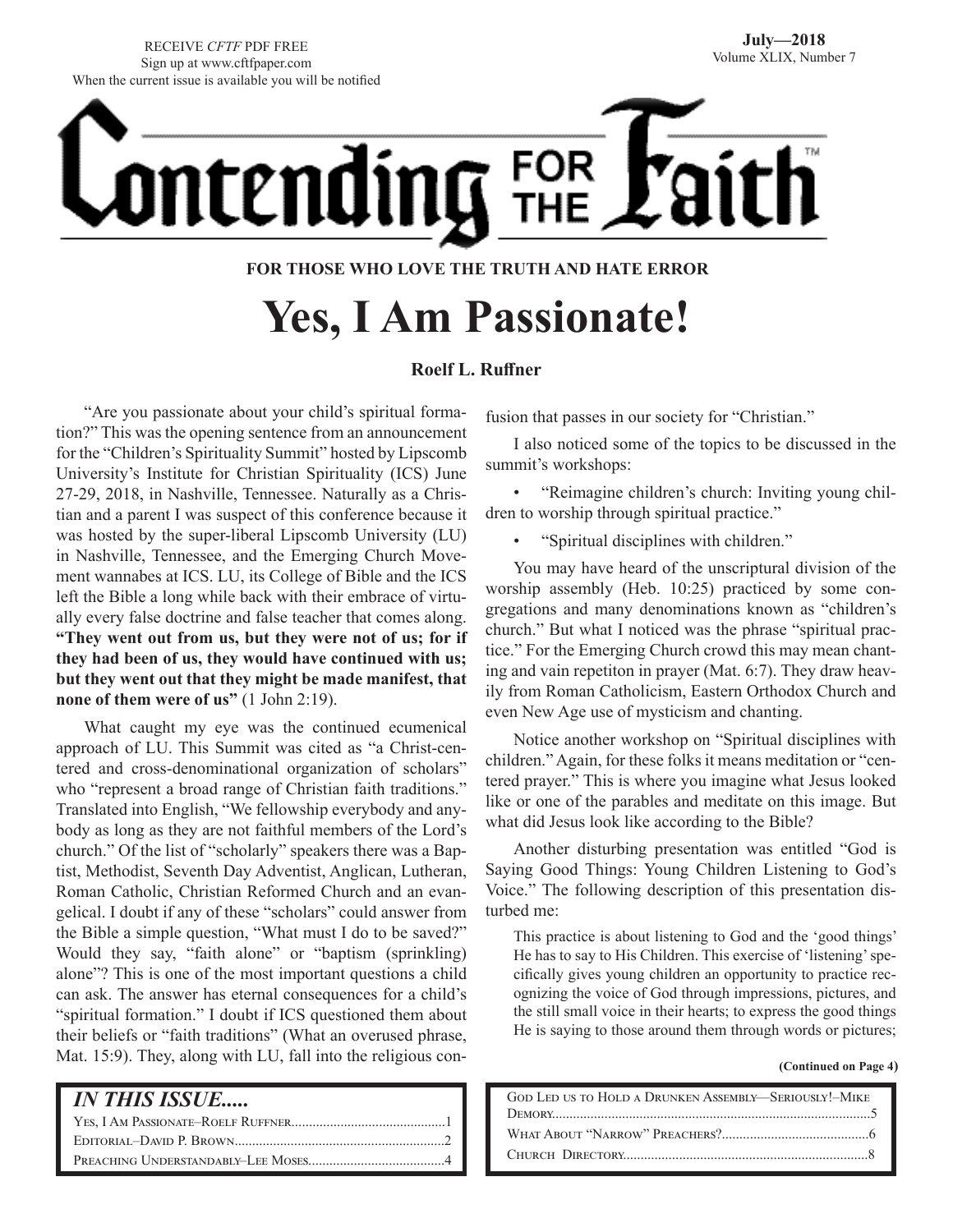

### **David P. Brown, Editor and Publisher dpbcftf@gmail.com**

*COMMUNICATIONS received by CONTENDING FOR THE FAITH and/or its Editor are viewed as intended FOR PUBLICATION unless otherwise stated. Whereas we respect confidential information, so described, everything else sent to us we are free to publish without further permission being necessary. Anything sent to us NOT for publication, please indicate this clearly when you write. Please address such letters directly to the Editor David P. Brown, P.O. Box 2357, Spring, Texas 77383 or dpbcftf@gmail.com. Telephone: (281) 350-5516.*

### *FREE—FREE—FREE—FREE—FREE—FREE*

*To receive CFTF free, go to www.cftfpaper.com and sign up. Once done, you will be notified when the current issue is available. It will be in the form of a PDF document that can be printed, and forwarded to friends.*

### **SUBSCRIPTION RATES FOR THE PAPER EDITION**

*Single Print Subs: One Year, \$25.00; Two Years, \$45.00. NO REFUNDS FOR CANCELLATIONS OF PRINT SUBSCRIPTIONS.*

### **ADVERTISING POLICY & RATES**

*CONTENDING FOR THE FAITH exists to defend the gospel (Philippians 1:7,17) and refute error (Jude 3). Therefore, we advertise only what is authorized by the Bible (Colossians 3:17). We will not knowingly advertise anything to the contrary and reserve the right to refuse any advertisement.*

*All setups and layouts of advertisements will be done by CONTENDING FOR THE FAITH. A one-time setup and layout fee for each advertisement will be charged if such setup or layout*  is needful. Setup and layout fees are in addition to the cost of *the space purchased for advertisement. No major changes will be made without customer approval.*

*All advertisements must be in our hands no later than one month preceding the publishing of the issue of the journal in which you desire your advertisement to appear. To avoid being charged for the following month, ads must be canceled by the first of the month. We appreciate your understanding of and cooperation with our advertising policy.*

*MAIL ALL SUBSCRIPTIONS, ADVERTISEMENTS AND LET-TERS TO THE EDITOR, P. O. Box 2357, Spring, Texas 77383- 2357. COST OF SPACE FOR ADS: Back page, \$300.00; full page, \$300.00; half page, \$175.00; quarter page, \$90.00; less than quarter page, \$18.00 per column-inch. CLASSIFIED ADS: \$2.00 per line per month. CHURCH DIRECTORY ADS: \$30.00 per line per year. SETUP AND LAYOUT FEES: Full page, \$50.00; half page, \$35.00; anything under a half page, \$20.00.*

*CONTENDING FOR THE FAITH is published bimonthly. P. O. Box 2357, Spring, Texas 77383-2357 Telephone: (281) 350-5516.*

> **Ira Y. Rice, Jr., Founder August 3, 1917-October 10, 2001**

## *Editorial...* **IN PERILS OF FALSE BRETHREN**

Have you ever done all you know to do to help brethren and/or family members live as the Bible teaches? If you are a Christian, you have. Have you attempted to befriend them in every right way—as the Bible defines the right? Have you prayed for them, dealt kindly with them, attempted to teach (including reproving, rebuking, and exhorting) them to live as God's Word teaches? At times, as the situation demanded, you have loved them enough to **"rebuke them sharply, that they may be sound in the faith"** (Tit. 1:13) and when the need arose, following Paul's example, **"withstood them to the face"** for their sins as did the apostle Paul to Peter (Gal. 2:11ff). But, no matter what you did, or did not do, or how and when you did it, or what you said, or how you said it, etc., your efforts were rebuffed and rejected.

Further, some such folks are not content to simply ignore your efforts, giving you the "cold shoulder," but they are openly hostile and aggressive toward you because you have sought to bring them to repentance. Indeed, they have the rebellious malicious spirit characterizing those who murdered Stephen because he told them the truth about themselves and their rejection of God (Acts 6:8-8:2). Thus, legally not being able to physically murder you, they have turned on you with verbal insults, slanderous charges, and to engage in character assassination. Their intention was and is to impugn your motives, explicitly declaring you to be dishonest and a hypocrite. These have become hardened in their sins and will do whatever they can to destroy you simply because you desire their repentance and want them to be in heaven. They hate you because you will tell them of their lost condition and what they must do to be saved. With false words they malign you with all sorts of vituperative terms and false accusations, slurring and slandering your motives and actions.

What is truly telling about them is this, when challenged to prove their accusations, they have a sudden attack of "lock jaw" and become as silent as the proverbial tomb. If you have experienced such treatment as the foregoing from some brethren/family members because you have attempted to aid them spiritually, then welcome to the world of Jesus Christ and how He was treated while on this earth.

In listing the "perils" he endured for the cause of Christ, one peril that must have hurt the apostle Paul more than some of the others were those perils into which he was plunged because of false brethren (2 Cor. 11:26). Christians have the scriptural right to expect their brothers and sisters in the Lord to be faithful to Jesus; to be teachable; to be studious; to be thankful; to be respectful; to respect and submit to proper authority; to repent of sins; to worship God acceptably; always laboring to teach alien sinners the gospel; to love their brethren; to be Godly husbands, wives, and parents; to be edifying and edified; to be prayerful; to be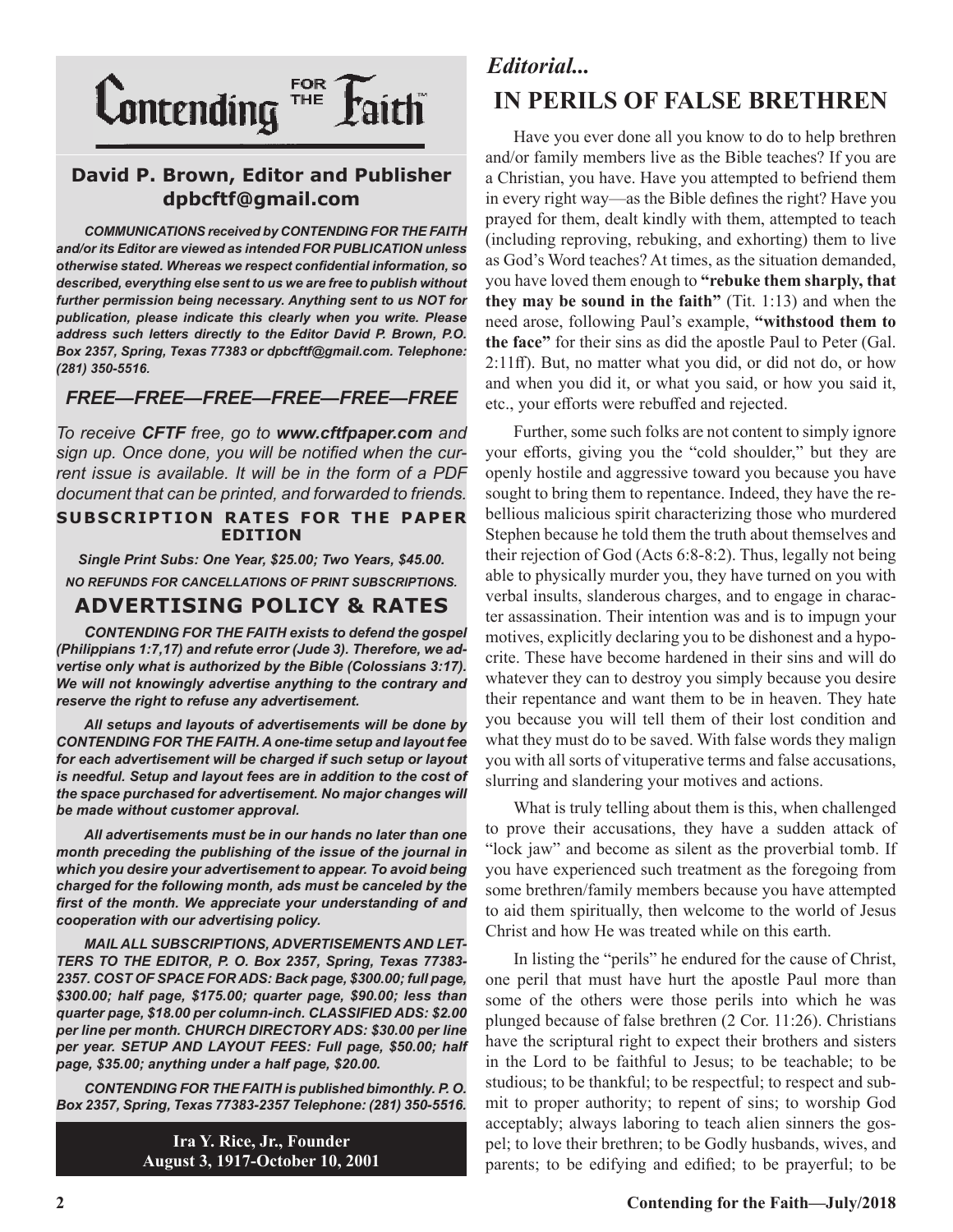liberal with their time, talents, and financial giving; being ready unto every good word and work as such is defined in the Bible. However, through the sacred volume and our own long experience as a gospel preacher, the foregoing is all too often not the case with some church members.

Although sadly, I have learned over the years (it did not take many) that some "church members" are members in the same way that many are members of denominational churches and other man-made religions; it is simply the church with which they are familiar and/or to which their family has been associated for a long time. Truth for truth's sake is not their chief interest. Thus, Gospel truth is accepted only so long as some aspect of it does not run headlong into certain desires and actions in their and/or their family's lives. This is the case because said desires and activities are their real focus in life and occupy their interest, time, and money no matter how trivial they are. Also, no matter how wicked morally and/or religiously these things are, from them they will not be turned.

The problems will begin with such brethren when anyone attempts to get them to see that at least some of their actions are sinful and, thus, spiritually detrimental to themselves, their families, the cause of Christ, and the church. Because some of these "brethren" are not really converted to Christ, or since their conversion they have returned to the ways of the world, or they are lukewarm, then it is the case that they are not going to be corrected by God's Word, but they will attack the messenger who exposes and rebukes their sins. One's tone of voice, volume level, facial expressions, gestures, and/or one's overall demeanor is not going to make a difference to such characters when it comes to their receiving the truth they need to take to heart. This kind of "church/family member" is upset for one reason only because you have brought to his/her attention that he/she is engaged in something that is sinful or is omitting something that God obligates one to do if heaven is to be their eternal home. It is at this point that faithful church members who seek the spiritual good of such church/family members must be ready for the perils that these worldly, conscience seared church/family members will inflict upon them.

When attacked by such evil characters, whether alien sinners, church, and/or family members, one must not compromise the truth. Neither ought the messenger of truth permit any emotional connections to the sinner to cause one to draw back from pressing the truth—sharply pressing it if necessary. Indeed, we should see such attacks as the apostle Paul did when he wrote, **"For a great door and effectual is opened unto me, and there are many adversaries"** (1 Cor. 16:9). Adversaries provide opportunities. Thus, let us advance with haste upon Satan's servants. Whether they are in or out of the church, family members, or whomever they are, let us in full assurance of faith, knowing that if God be for us who can be against us, press the battle, for we are

more than conquerors through Jesus Christ our Lord (Heb. 10:22; Rom. 8:31, 37).

We must be willing to keep our emotional attachments under control with the truth and, if necessary, cease to have a thing in the world to do with those brethren/family in particular who attack us because we love them more than they love their own souls. We can and should always be ready to help them or anyone else upon their repentance as they reveal that they are willing to change and obey God. But, until they indicate their desire to cease their wicked ways, they must not be allowed by word or action to gnaw us as a dog does a bone.

Remember the grand ole anthem all of us have sung over the years—*Faith Is The Victory*.

> Encamped along the hills of light, Ye Christian soldiers, rise, And press the battle ere the night Shall veil the glowing skies. Against the foe in vales below Let all our strength be hurled; Faith is the victory, we know, That overcomes the world.

His banner over us is love, Our sword the Word of God; We tread the road the saints above With shouts of triumph trod. By faith, they like a whirlwind's breath, Swept on o'er every field; The faith by which they conquered death Is still our shining shield.

On every hand the foe we find Drawn up in dread array; Let tents of ease be left behind, And onward to the fray. Salvation's helmet on each head, With truth all girt about, The earth shall tremble 'neath our tread, And echo with our shout.

To him that overcomes the foe, White raiment shall be giv'n; Before the angels he shall know His name confessed in heav'n. Then onward from the hills of light, Our hearts with love aflame, We'll vanquish all the hosts of night, In Jesus' conqu'ring name.

### **Refrain:**

Faith is the victory! Faith is the victory! Oh, glorious victory, That overcomes the world.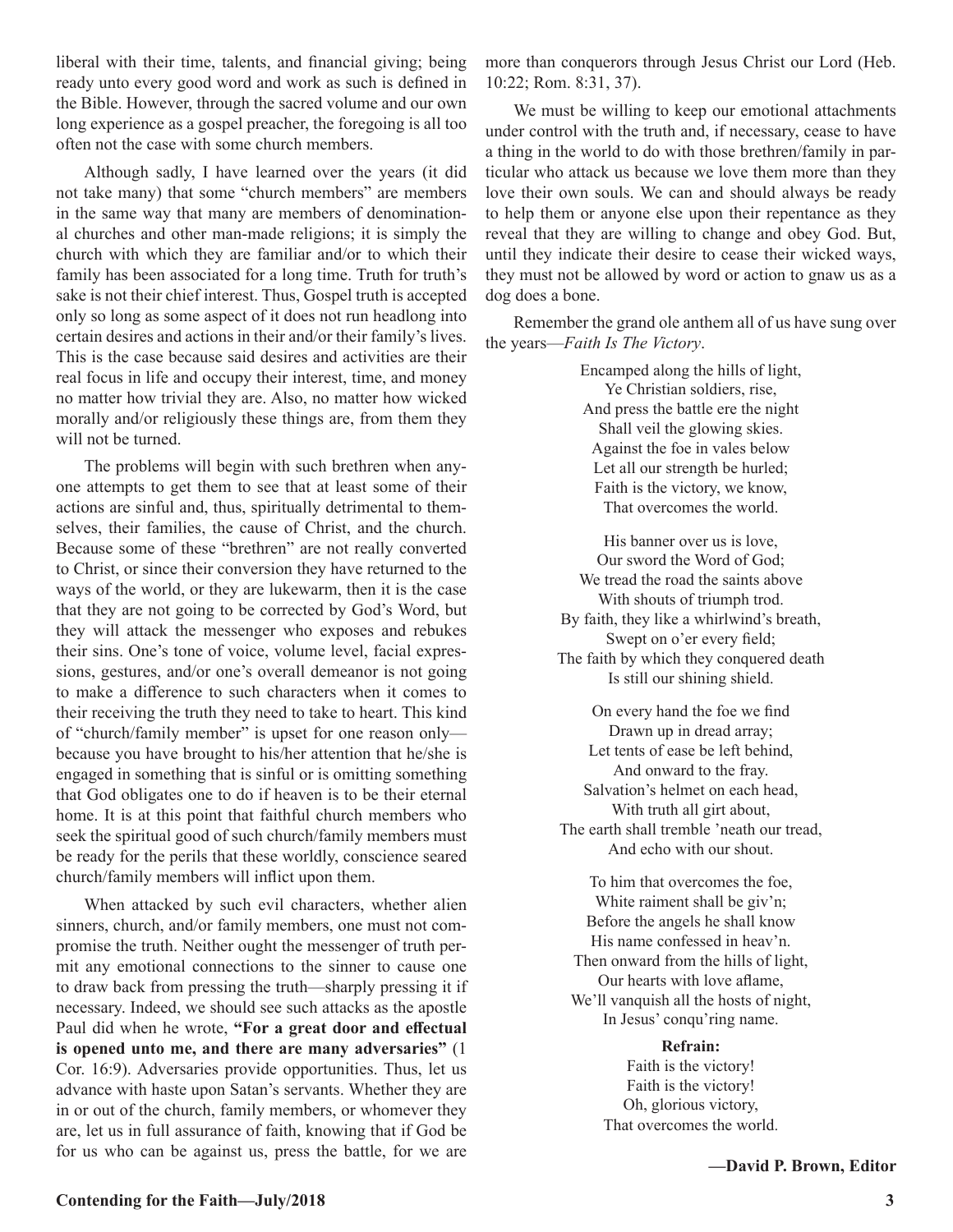### **(Continued From Page 1)**

and to receive encouragement from an adult who supports their journey of hearing God's voice. (www.childrensspirit. org as of June 28, 2018)

So now ICS is encouraging children to listen for a "still small voice." What's next, leading them in the un-biblical "sinner's prayer"? Faith does not come from some subjective exercise but from hearing the word of God (Rom. 10:17), believing it and obeying it (Mat. 7:21; John 8:31-32).

As usual in ICS events the summit costs \$325 a pop. Our Lord never charged for any of his teachings. **"Heal the sick, cleanse the lepers, raise the dead, cast out demons. Freely you have received, freely give"** (Mat. 10:8). But perhaps this cost alone kept away some of the naïve and the gullible.

I am passionate about the spiritual education of children.

They must not learn these mystical fallacies of false doctrine. Their minds must be taught the Truth from God's word that can save their souls (Pro. 22:6; 2 Tim. 3:15). Brother David Lipscomb for whom LU is named and brother N. B. Hardeman, co-founder and former president of F-HU, were also passionate about the spiritual education of youth. They would NEVER have allowed such a summit and would be weeping if they knew what was going on at LU. **"But whoever causes one of these little ones who believe in Me to sin, it would be better for him if a millstone were hung around his neck, and he were drowned in the depth of the sea"** (Mat. 18:6).

> **—2530 Moore Court Columbia, TN 38401**

gfgfgfgfgfgfgfgfgfgfgfgfgfgfgfgfgfgfgfgfgfg

# **PREACHING UNDERSTANDABLY**

### **Lee Moses**

A common prayer offered during worship services and Gospel meetings goes something like this: "May the preacher speak in a manner so that the hearers can understand." Needless to say, if a preacher preaches an incomprehensible sermon, it is far less productive than a sermon that is clear to all.

**For if the trumpet give an uncertain sound, who shall prepare himself to the battle? So likewise ye, except ye utter by the tongue words easy to be understood, how shall it be known what is spoken? for ye shall speak into the air** (1 Cor. 14:8-9).

While acknowledging the importance of understandable preaching, one should be aware that there is both a godly manner and an ungodly manner of preaching understandably.

### **AN UNGODLY MANNER OF PREACHING UNDERSTANDABLY**

*Watered-Down Preaching.* Preachers sometimes make use of illustrations, humor, and personal anecdotes to make their teachings clearer. Each of these is Biblical (Mat. 13:3- 52; 1 Kin. 18:27; Acts 26:9-23). However, some "sermons" have becomes so watered down by illustrations, humor, and personal anecdotes that there is very little actual preaching in them. Sure, everyone might fully grasp the illustrations. They might laugh at the humor. They may enjoy the anecdotes. But, as one observant elderly lady once asked, "Where's the beef?!?" Where's the Scripture? (2 Tim. 3:15-4:2). Where's the doctrine? (2 Tim. 3:10; 4:2). Where's the call to godliness? (Acts 2:36-40; Tit. 2:15).

*Shallow Preaching.* One might simplify preaching by

refusing to examine the meaning of Biblical words, the context of a passage, or related passages. There are many churches whose congregates sit brain-numbed through every sermon, rarely hearing anything of any substance. How can a congregation **"grow in grace and in the knowledge of our Lord and Saviour Jesus Christ"** with sermons that never add to their base of knowledge or cause them to see things in a new light? (2 Pet. 3:18). **"The things of God"** are **"deep things"** (1 Cor. 2:10). Shallow studies can hardly improve people's understanding of **"deep things."** New Testament Christianity was successfully restored in 19th century America in large part because preachers dug deeply in the Scriptures and eager listeners joined in mining the Scriptural mother lode. A prolonged diet of insipid, malnourished preaching, never challenging the hearer, will fail to provide spiritual satisfaction or growth to a congregation.

*Less Than "Whole-Counsel" Preaching.* Certain subjects tend to be more difficult than others. A sermon on humanism will likely require more mental focus from its hearers than a sermon on "Why We Should Love God." However, both subjects are essential. Humanism poses an existential threat to souls, and congregations must be warned against it **"lest Satan should get an advantage of us: for we are not ignorant of his devices"** (2 Cor. 2:11). Christians must not remain ignorant on a crucial topic simply because it is difficult.

The desire for the spiritual preacher and hearer alike is understandable preaching. Indeed, this is the Lord's desire (cf. 1 Cor. 14:9, 15-20). However, in pursuit of "understandable" preaching, far too many have ended with ungodly preaching—watered-down preaching, shallow preaching,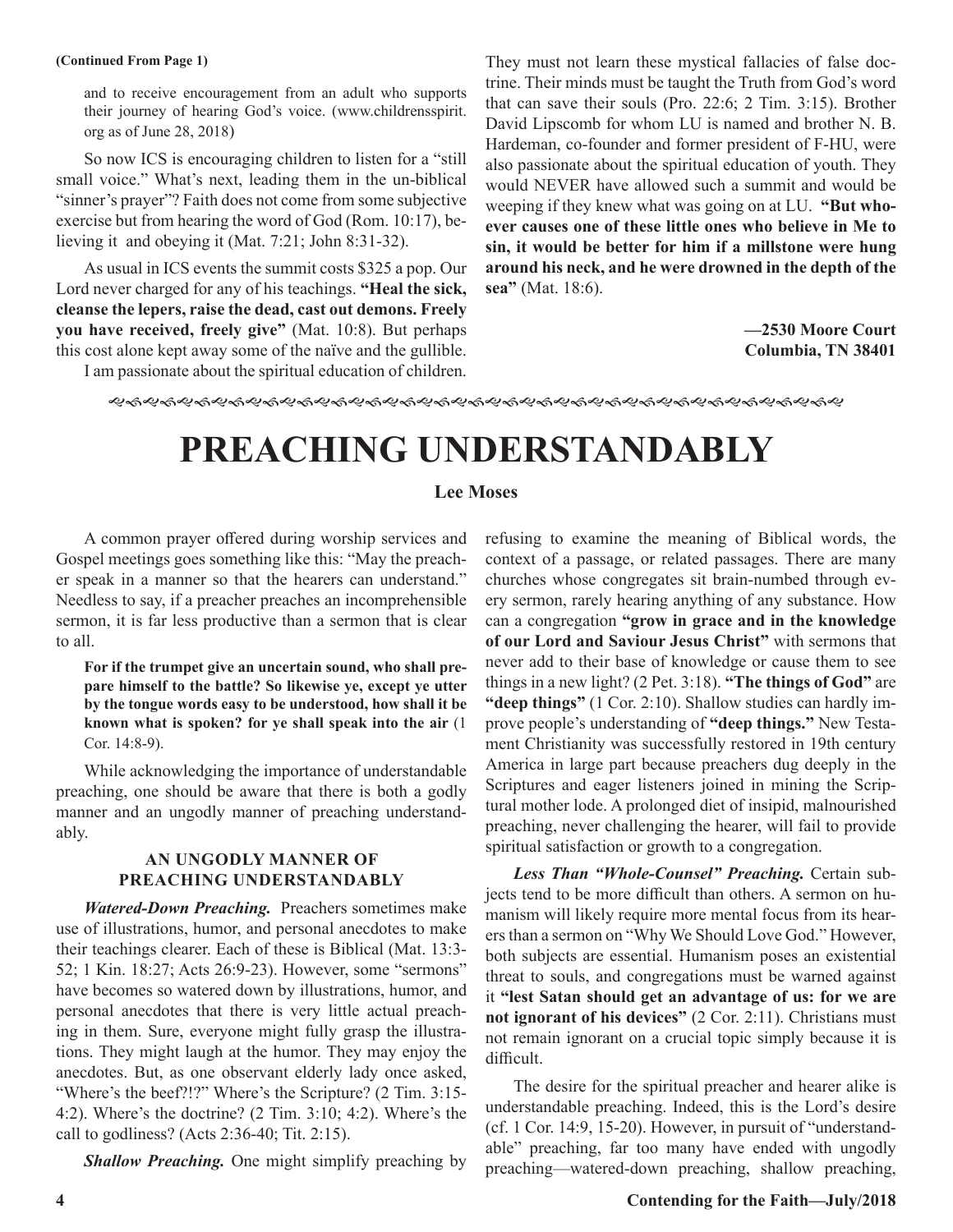and less than **"whole counsel"** preaching (cf. Acts 20:26- 27). So how does one obtain godly yet understandable preaching?

### **A GODLY MANNER OF PREACHING UNDERSTANDABLY**

*Preaching Simply.* Paul spoke of the need of speaking **"words easy to be understood"** (1 Cor. 14:9). A preacher's mandate for precision may occasionally require him to utilize words above a sixth-grade reading level. He may need to use uncommon words to paint a properly vivid portrait. However, he should use such words sparingly. I recall one preacher proudly stating how he enjoyed finding and using obscure words that no one in the congregation understood. A preacher needs a good vocabulary, but that is primarily so he can choose the best words—and the best words are typically the simplest. As Jesus preached in the temple, **"The common people heard him gladly"** (Mark 12:37). Good, simple preaching will have the same effect on honest hearts today. Some preachers avoid stepping on toes at all costs. They seem more intent on heeding the admonition to "tiptoe through the tulips" than on heeding the Biblical admonition to **"speak, and exhort, and rebuke with all authority"** (Tit. 2:15). One supposed Gospel preacher appeared on a television talk show, and was asked the question, "What is going to happen to one who is not baptized?" The preacher's answer was, "Well, to be honest, I don't know." This is a matter on which the Bible is very clear (cf. Mark 16:16) why can this preacher not be as clear? How are hearers going to be brought to a proper understanding of any matter by a

preacher who never gets past beating around the bush? **"Seeing then that we have such hope, we use great plainness of speech"** (2 Cor. 3:12).

*Preaching Logically.* God designed the human brain to think logically. Christ and the apostles brought people to an understanding of spiritual matters by preaching logically. When Christ was confronted by the Sadducees and their denial of a future resurrection, He pointed out a logical impossibility in their hypothetical scenario (Mat. 22:23-30). He proceeded to prove the resurrection from an Old Testament passage that never mentions the resurrection, simply by drawing the necessary inferences implied by that passage (verses 31-32). Upon entering the synagogue at Thessalonica,

**And Paul, as his manner was, went in unto them, and… reasoned with them out of the scriptures, Opening and alleging** [or **'explaining and proving'**], t**hat Christ must needs have suffered, and risen again from the dead; and that this Jesus, whom I preach unto you, is Christ** (Acts 17:2-3).

Paul reasoned from the Old Testament Scriptures, and demonstrated certain facts about Jesus to be true through that reasoning process. Hearers today can be brought to an understanding of any spiritual truth by beginning with the Scriptures and drawing such conclusions from them as the evidence warrants

> **— 621 S Central High Rd Rives, TN 38253**

# **God Led Us to Hold a Drunken Assembly—Seriously?**

### **Mike Demory**

Some may be familiar with the denominational innovation known as "Theology on Tap" which was founded by two Catholic priests in 1981 in Arlington Heights, Illinois, as a method of reaching out to 20-30 year olds who gather in bars. They argue that it is "one way of bringing the faith to where people are." Since 1981, denominations such as Lutheran, Presbyterian, Methodist, Anglican and Episcopalian have accepted this concept as acceptable evangelism. Not to be outdone, members of the Lord's church are adding themselves to the list.

 In 2013, the already erring congregation of Southern Hills, located in Abilene, Texas, decided it was time to delve deeper into ungodliness. On their site the following is stated:

Southern Hills is a church committed to the vision of being God's Community Front Porch: Inviting, Including and Involving people in the life of Jesus. As we've grown into this vision, God has repeatedly led us to follow Jesus outside the walls of our church building to serve and share life with people—many of whom are not connected to God or a church family.

They declare that God "led" them to form "Bar Church." First and foremost, let it be known that God does not lead anyone into something that violates His will. Yet, that is exactly what the brethren at Southern Hills are accusing God of doing in order to justify their ungodly behavior.

**Let no man say when he is tempted, I am tempted of God: for God cannot be tempted with evil, neither tempts He any man: but every man is tempted, when he is drawn away of his own lust, and enticed** (Jam. 1:13-14).

Did Jesus go where sinners were gathered? Without a doubt (Mat. 2:15-17)! But the question is not whether Jesus reached out to sinners, it is whether He condoned sin. Some try rationalizing Bar Church with the marriage feast of Cana, but that dog just will not hunt (John 2:1-10). Jesus has been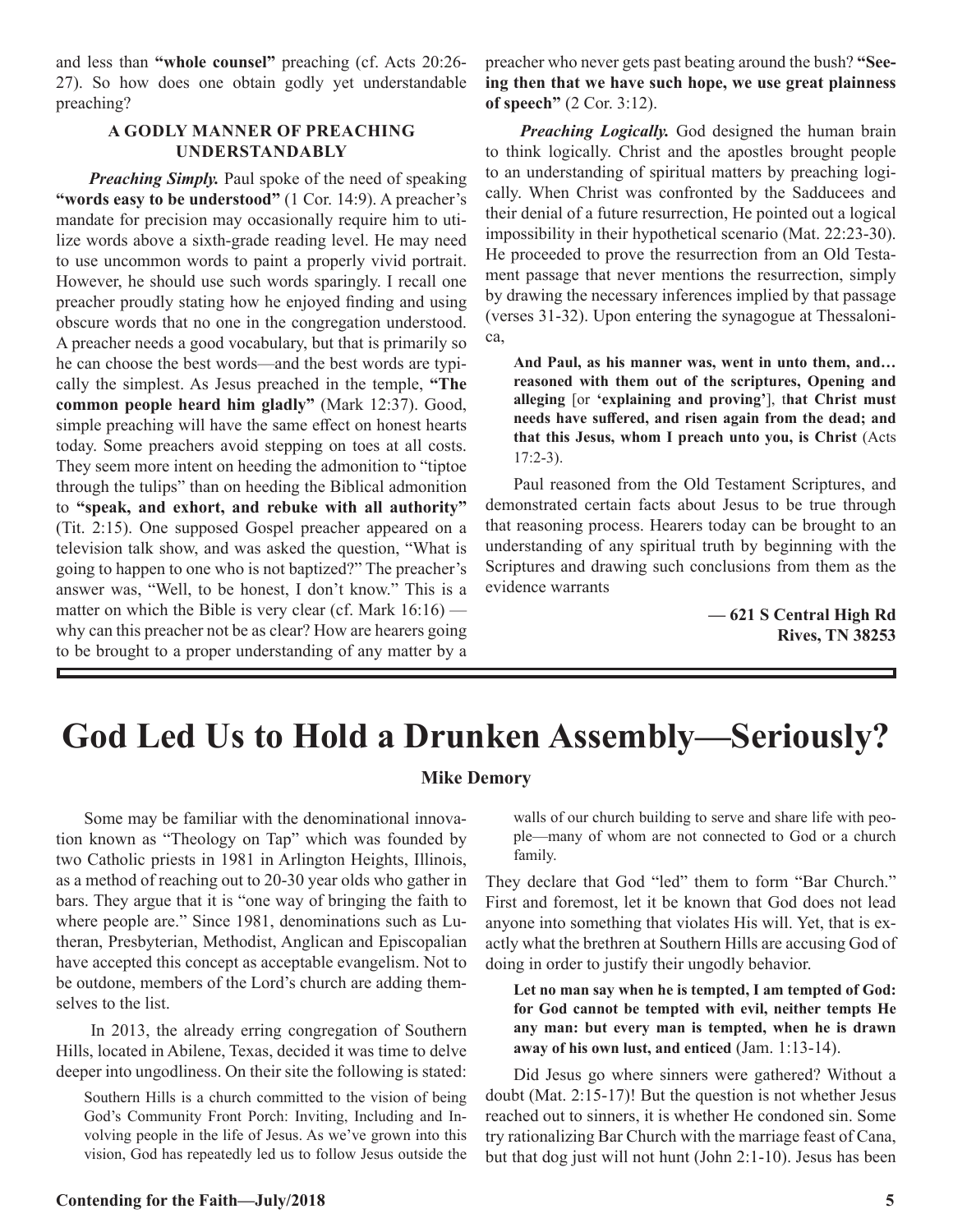unjustly accused of making the attendees more drunk than they already were (which is false on its face). The fact of the matter is even though the Greek word *'oinos'* (wine) in the context is generic and can be used for either alcoholic and non-alcoholic beverages, the context of John 2 apprises the honest person that no alcohol was served at that feast.

 There is a misconception among the "social drinking is scriptural" crowd, that one must be completely inebriated to be considered drunk, and that God only condemns drunkenness. While it is true that drunkenness is condemned in Scripture (1 Cor. 6:9-10; Gal. 5:21), the question to be asked is, when does God consider one to be 'drunk?' God calls His people to be **"sober"** (1 The. 5:8; 2 Tim. 4:5; 1 Pet. 1:13; 4:7; 5:8), meaning free from the influence of intoxicants. Drunkenness is a process starting with the very first drink. Therefore, imbibers are drunk (no longer sober) to the degree of what they consume. Not only does a person sin by consuming the first drink of alcohol, but so does anyone who supports it (Hab. 2:15).

 The "Bar Church' logo says, "Grace/Acceptance/Jesus," as if that is supposed to bestow credence to their profane attempt at spreading the good news. Like the cheap grace of denominationalism, Southern Hills has accepted the idea of an anything goes type of grace. As for acceptance, like Cowboy Church, Drive-In Church, and all other denominational gimmicks, Bar Church does not expect anything of its participants. They can continue as they have been and assume God is with their every step—NOT! You might ask, how do you know they even serve alcohol? If alcohol is not be served, then why meet at the Memories Bar in Abilene? Are we not commanded to be children of light (Eph. 5:8, 17-18, 27)? God is not going to command one thing, and then allow the exact opposite. Paul, in Romans 12:1-2 says that to please God we are not to conform ourselves to this world, but are supposed to be transformed! Acceptance of souls the way they are does not teach them they need to change their way of life. There is no doubt that this milieu will not find Jesus pleased or in their midst. Jesus said the gospel is God's power to save (Rom. 1:16), not gimmicks, entertainment, or acceptance of ungodly activities. When are we going to learn not to follow a multitude to do evil (Ex. 23:2)?

> **— 1020 Woodview Dr., Apt. 6 Pierre, South Dakota 57501**

ୡ୶ୡ୶ୡ୶ୡ୶ଌ୶ଌ୶ଌ୶ଌ୶ଌ୶ଌ୶ଌ୶ଌ୶

### **What About "Narrow" Preachers?**

 I do not know about you, but I get a little weary of hearing the word "narrow" used as a slur against preachers who adhere to the Bible in their preaching. Sure, they are "narrow," but so are factory workers, surgeons, druggists and teachers.

The factory worker is so "narrow" that he uses micrometers and measures to the thousandth of an inch the bores and pistons of engines, electronic components, and balancing wheels in timepieces.

 The surgeon is so "narrow" that he insists on ultra-technical laboratory analysis, meticulously sterilized instruments of special design. Why, he is so picky and narrow that he makes his assistants wear masks over their faces!

The druggist is so "narrow" that he just has to have a prescription before he will let you have certain drugs. He says he has to be narrow because government regulations are narrow, and he thinks it is for good!

As you think about it, it's a blessing that somebody is narrowminded. And however much we need to be "narrow" about vital material matters, we must be infinitely more careful and exact about spiritual laws. God will not be mocked.

**—Author Unknown**

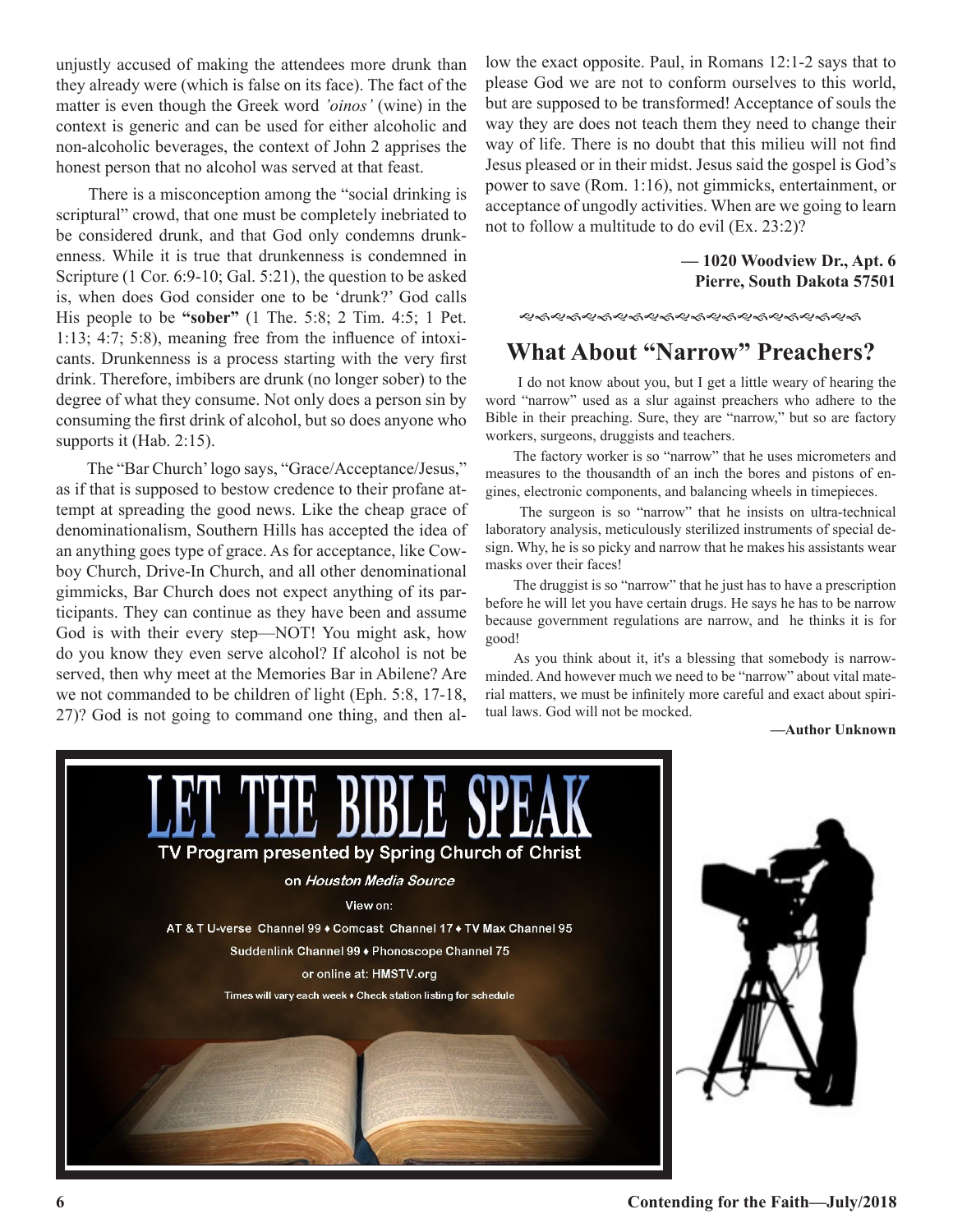

- $\Rightarrow$  Different programs with different speakers  $\Rightarrow$  Various Biblical subjects studied
- ◆Take an online Bible Study Course  $\Rightarrow$  27 Lessons
	- $\Rightarrow$  Read online; submit answers online  $\Rightarrow$  Assistance available when needed
- $\bullet$  Compatible with mobile devices  $\Rightarrow$ Instructions on website

### **FREE CD AVAILABLE**

*Contending for the Faith* is making available a CD-ROM free of charge. *Why is this CD important? ANSWER*: It contains an abundance of evidentiary information pertaining to Dave Miller's doctrine and practice concerning the re-evaluation/reaffirmation of elders, MDR, and other relevant and important materials and documents directly or indirectly relating to the Brown Trail Church of Christ, Apologetics Press, Gospel Broadcasting Network, MSOP, and more.

To receive your free CD or make a financial contribution toward this important CD's distribution you can reach us at **Contending for the Faith, P. O. Box 2357, Spring, TX 77383-2357**, or request the CD by emailing us at dpbcftf $(a)$ gmail.com.

dcdcdcdcdcdcdcdcdcdcdcdcdcdcdcdcdcdcdcdcdcdcdcdcdcdcdcdcdcdcdcdc

# *Visit The Scripturecache Website!*

# *Exposition, Exegesis, and Commentary on a variety of Bible Topics and Passages*

Over the past half-century-plus, I have had the opportunity to write hundreds of articles and manuscripts. My late beloved wife, Lavonne, and our son, Andy, have written a considerable body of material as well. These documents treating various Bible and Bible-related subjects total several thousand pages.





**Dub McClish Lavonne McClish Andy McClish**



At the urging of others we are making these materials more widely available than possible by printed media. Through our Website, these are accessible at no charge to Bible students everywhere. If the things we have written help even one person to a better understanding of the Sacred Text and to a closer relationship with its Divine Author, we will feel amply rewarded. Please visit *thescripturecache.com* soon. **—Dub McClish**